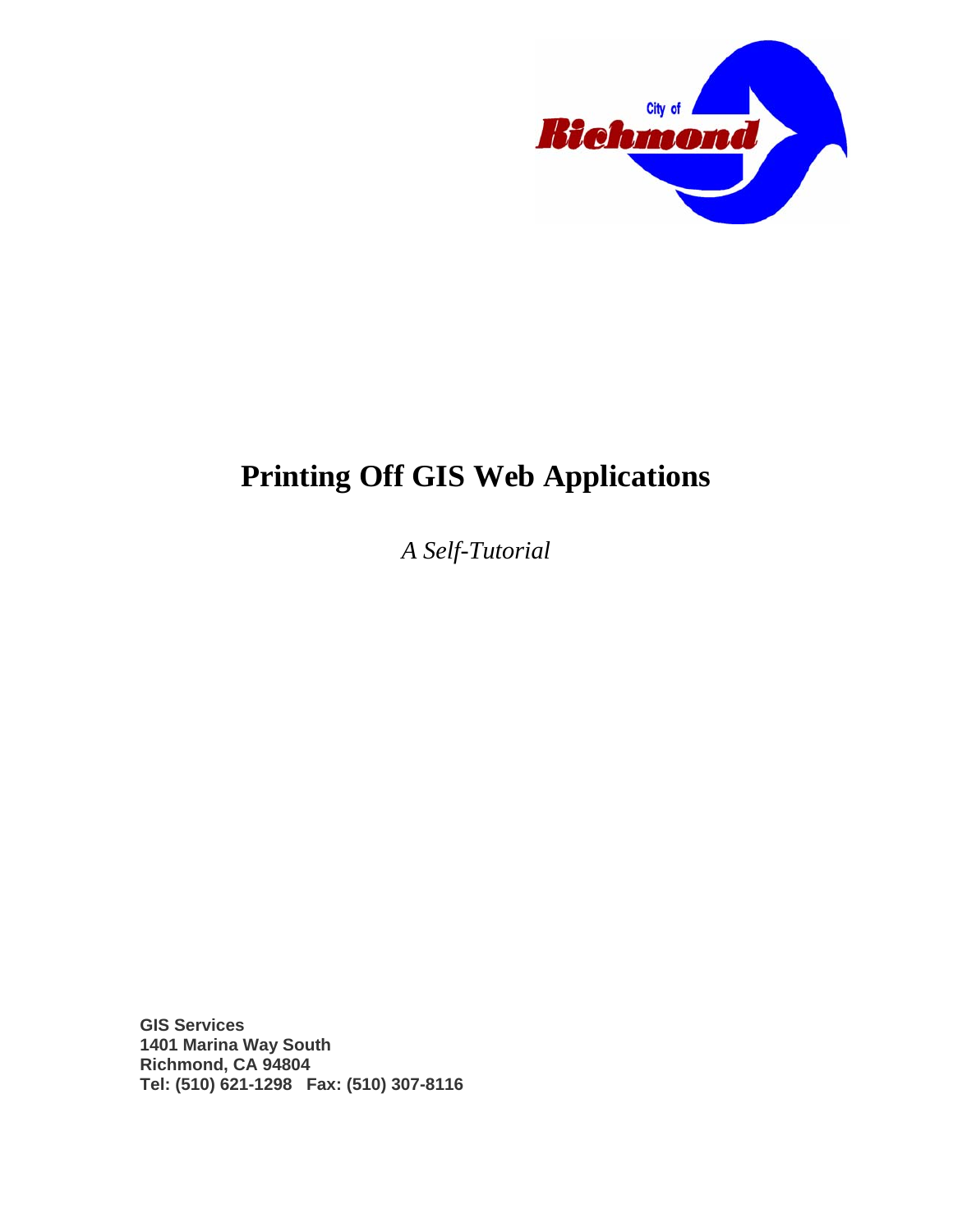There are 3 basic methods for printing off the GIS applications:

- Using the Application Print function
- Using the Internet Browser Print function
- Using the keyboard Print Screen function

## **Using the Application Print function[1](#page-1-0)**

• Create the map display of interest. For example,



Ô • Click on the Print function  $(\bigotimes^{\text{I\!I\!I}})$  off the left-side toolbar  $(\bigotimes^{\text{I\!I\!I}} \bigotimes^{\text{I\!I\!I}})$ . This brings up the "Create Print Page" button at the bottom of the screen.

 $#$ 

ペ

 $\mathbb{Z}_{\geq 0}$ 

#### **Print Map**

Title to display on Map: ArcIMS HTML Viewer M Create Print Page

• Enter an appropriate title in the Title field. For example,

Title to display on Map: Metrowalk Townhouses

 $\overline{a}$ 

<span id="page-1-0"></span><sup>&</sup>lt;sup>1</sup> Unavailable for the Property Information application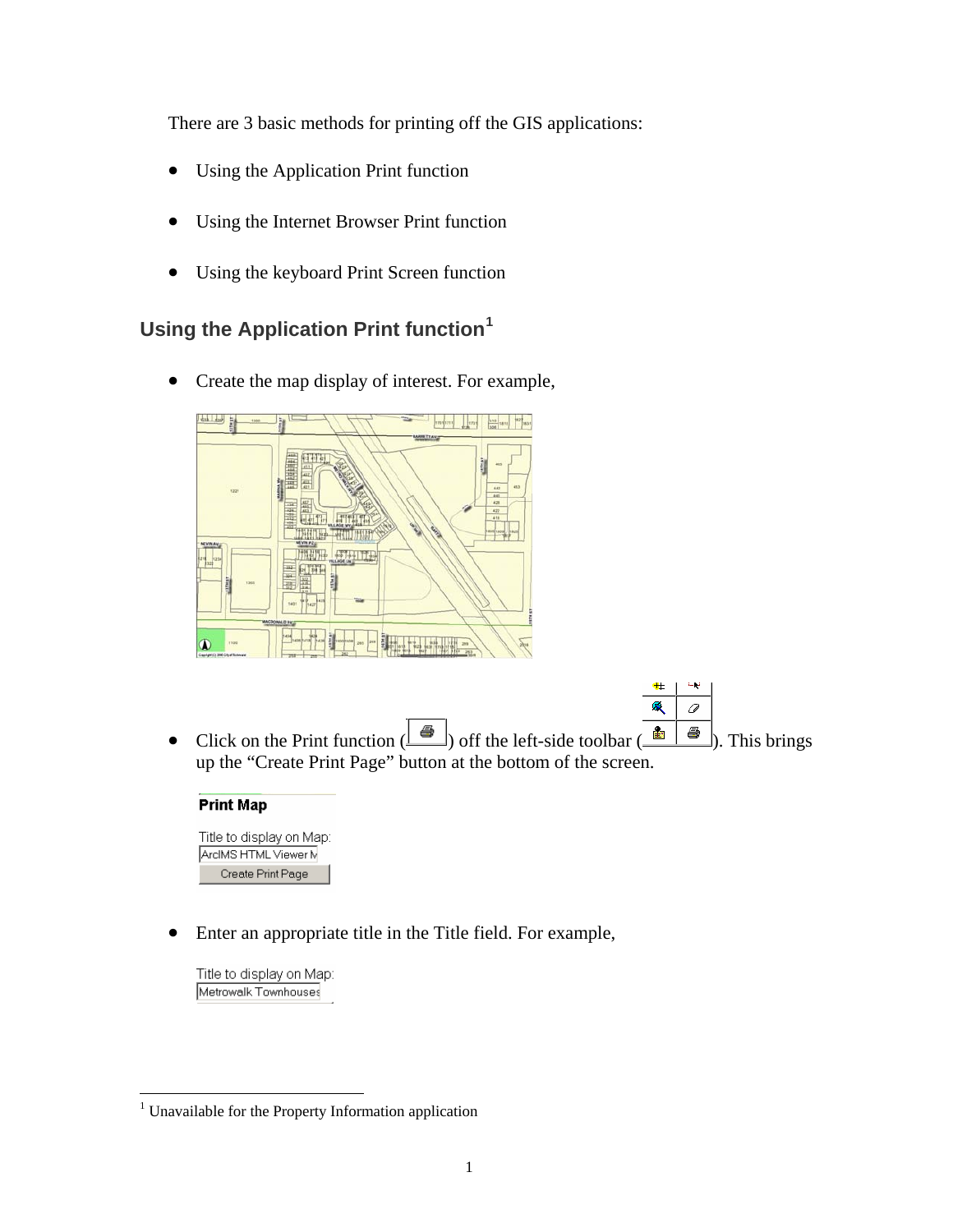• Click on the "Create Print Page" button. This brings up the map output screen.



Note: If the above screen fails to appear and the map display reverts to the initial City-wide view, it is probable that Pop-up Blocker is enabled.<sup>[2](#page-2-0)</sup>

To disable for printing do either:

(a) From the browser toolbar, select Tools > Pop-up Blocker > Pop-up Blocker Settings and then in the dialog box, enter 'gisweb.ci.richmond.ca.us' under "Address of web site to allow" and then click "Add" and "Close" or,

(b) From the browser toolbar, select Tools > Pop-up Blocker and do a global disabling (but then all other pop-ups will also display)

• Select File > Print and send to printer.

|             |                         | Map Output - Microsoft Intern |     |
|-------------|-------------------------|-------------------------------|-----|
| <b>File</b> | Edit.                   | View Favorites                | Too |
| New         |                         |                               |     |
|             | Open                    | Ctrl+O                        |     |
| Edit        |                         |                               |     |
| Save        |                         | $Ctrl + 5$                    |     |
|             | Save As                 |                               |     |
|             | Page Setup              |                               |     |
|             | Print                   | Ctrl+P                        |     |
|             | Ford and France descen- |                               |     |

<span id="page-2-0"></span> $\overline{a}$  $2$  Applies to Windows XP only.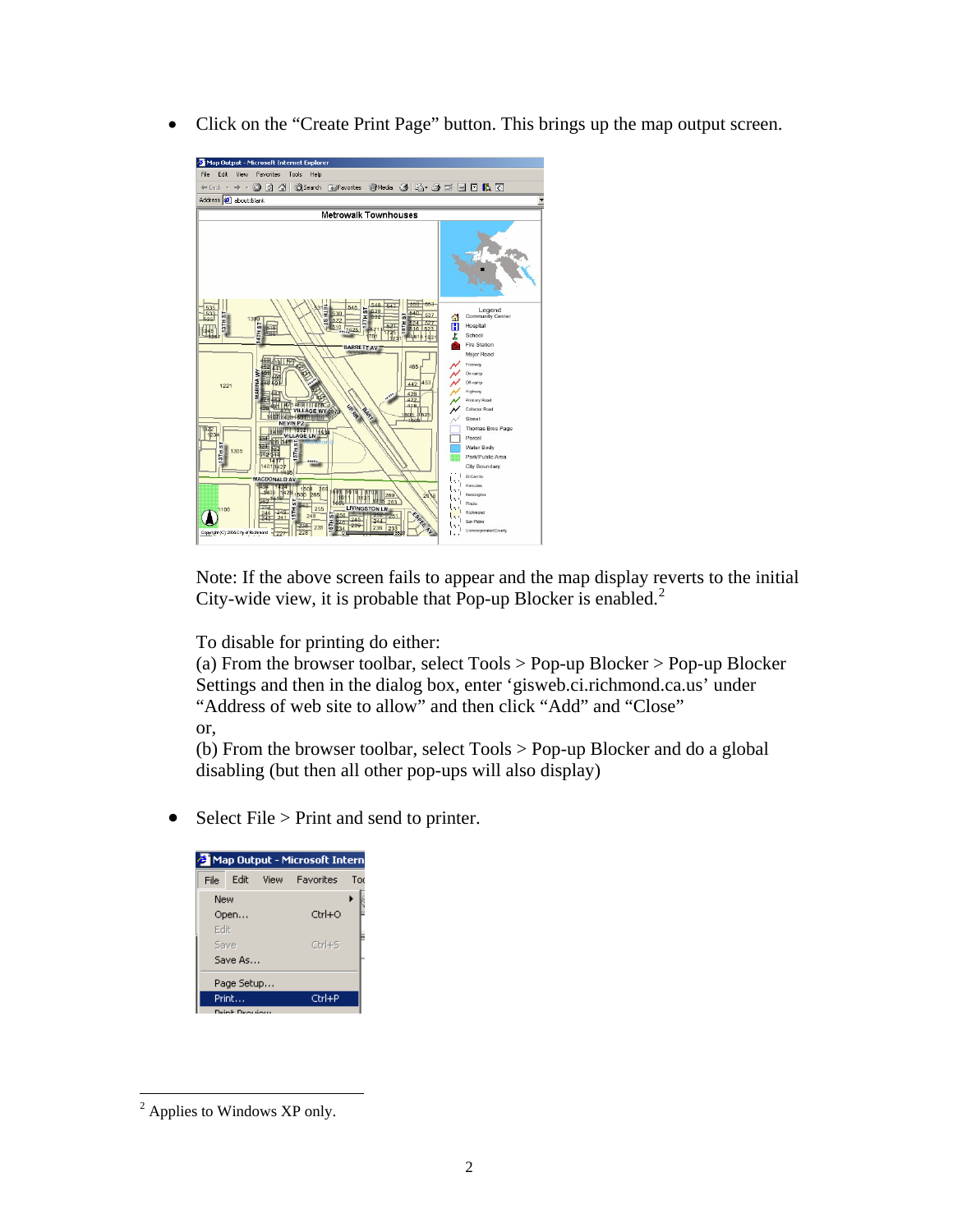• The default output setting is typically portrait. If landscape orientation is desired, select the Layout tab in the Print dialog box and check "Landscape." Then select the General tab and send to printing.

| Dientation                                     |      |
|------------------------------------------------|------|
| C Pottalt<br>G Landscape                       |      |
| Page Dider                                     |      |
| G Front to Back                                | man. |
| <b>C</b> Back to Front                         |      |
| Pages Per Sheet  1<br>$\overline{\phantom{a}}$ | --   |
|                                                |      |

## **Using the Internet Browser Print function[3](#page-3-0)**

• Create the map display of interest. For example,



- Make the map display the selected frame, (e.g., by selecting the Pan tool  $(\frac{80}{2})$  and clicking anywhere in the map display).
- From the browser toolbar, select File > Print Preview

|      |               | the http://gis_store/webapp/corgis/viewe |                        |      |
|------|---------------|------------------------------------------|------------------------|------|
| File | Fdit          | View Favorites                           | Tools                  | Help |
| New  |               |                                          |                        |      |
|      | Open          |                                          | $C$ trl+ $O$           |      |
|      |               | Edit with Microsoft Office Word          |                        |      |
| Save |               |                                          | $C$ tr $ +5$           |      |
|      | Save As       |                                          |                        |      |
|      | Page Setup…   |                                          |                        |      |
|      | Print         |                                          | $C$ <sub>r</sub> $ +P$ |      |
|      | Print Preview |                                          |                        |      |

<span id="page-3-0"></span><sup>&</sup>lt;sup>3</sup> The described process utilizes MS Internet Explorer as the browser.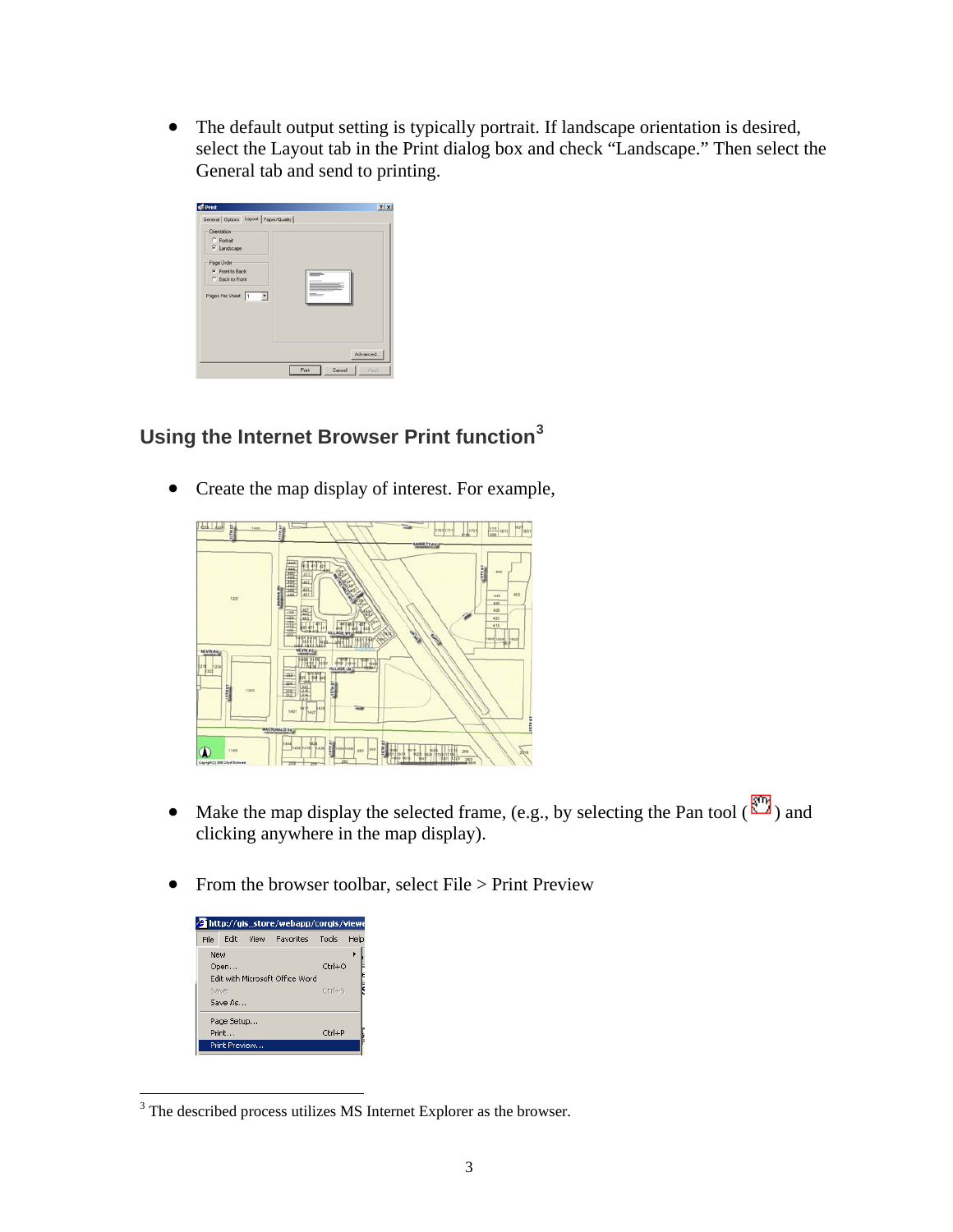• In the Print Preview screen, use the drop down menu to select "Only the Selected Frame" (the default setting is "As Laid Out on Screen")

| <sup>2</sup> Print Preview                                                                                      |                         |
|-----------------------------------------------------------------------------------------------------------------|-------------------------|
| $\mathbb{R}^3$<br>$_{\text{of}1}$ $\rightarrow$ $\ast$ $\beta$ $\beta$ $75\%$<br>Print<br>$\frac{1}{2}$<br>Page | As laid out on screen   |
|                                                                                                                 | AAs laid out on screen  |
|                                                                                                                 | Only the selected frame |
|                                                                                                                 | All frames individually |
|                                                                                                                 |                         |

• Verify that the selected frame is correct.

| Print Preview                                                                       |                                                                                                                      |                    |                                                                                                                                                    |                                                                   |      |
|-------------------------------------------------------------------------------------|----------------------------------------------------------------------------------------------------------------------|--------------------|----------------------------------------------------------------------------------------------------------------------------------------------------|-------------------------------------------------------------------|------|
| 6<br>Print<br>₩<br>$\leftarrow$                                                     | $\rightarrow$<br>$P_{\text{age}}$ 1<br>of 2 $\Rightarrow$                                                            | 民国 75%             | Only the selected frame                                                                                                                            |                                                                   | Help |
| ArcIMS Viewer                                                                       |                                                                                                                      |                    |                                                                                                                                                    | Page 1 of 2                                                       |      |
| $-570 - 94$<br>bisc<br>555<br>$54 -$<br>$5 - 3$<br>542<br>527<br>1.28<br><b>TUL</b> | $1200 - 214$<br>566 1:4 167<br>558<br><b>t61</b><br>602<br>551<br>56f<br>540<br>539<br>525<br>534<br>523<br>525<br>申 | 1225<br>1300<br>bs | 326 225<br>latit.<br><b>SON</b>                                                                                                                    | 1024 610<br>565<br>562<br>obl<br>550<br>520<br>522<br>510<br>1625 |      |
| 40E                                                                                 | 1221                                                                                                                 |                    | 熊龍<br>開發<br>图<br>455<br>$\overline{16}$<br>Ind<br>182<br>433-<br>183<br>412.<br>bś.                                                                |                                                                   |      |
| $ {\rm x}$<br>334<br>322                                                            | B2P<br>240<br>333<br>12C<br>330<br>1101<br>1203                                                                      | 1234<br>1355       | 15021514   h6d<br>422<br>332<br><b>AS</b><br>346<br>屬<br>314<br>$\frac{1}{1}$ $\frac{1}{2}$<br>1451                                                |                                                                   |      |
| 1000<br>Copyright(L.) 2006 City of Refinant                                         | 1100                                                                                                                 |                    | 40<br>$\frac{1}{4}$<br>EO!<br>2F5 269<br>500<br>$\frac{288}{254}$<br>260<br>255<br>249<br>246<br>248<br>242<br>ŧ۵<br>239<br>552<br>$\alpha$<br>235 | 250<br>$2\epsilon_0$                                              |      |
|                                                                                     |                                                                                                                      |                    |                                                                                                                                                    |                                                                   |      |

• Select File > Print and send to printer.

|      |                  |       | <b>2</b> Map Output - Microsoft Intern |     |
|------|------------------|-------|----------------------------------------|-----|
| File | Edit             | View. | Favorites                              | Too |
| New  |                  |       |                                        |     |
|      | Open             |       | $Ctrl + O$                             |     |
| Edit |                  |       |                                        |     |
| Save |                  |       | $C$ tr $ +5$                           |     |
|      | Save As          |       |                                        |     |
|      | Page Setup       |       |                                        |     |
|      | Print            |       | Ctrl+P                                 |     |
|      | Deight Dearnigue |       |                                        |     |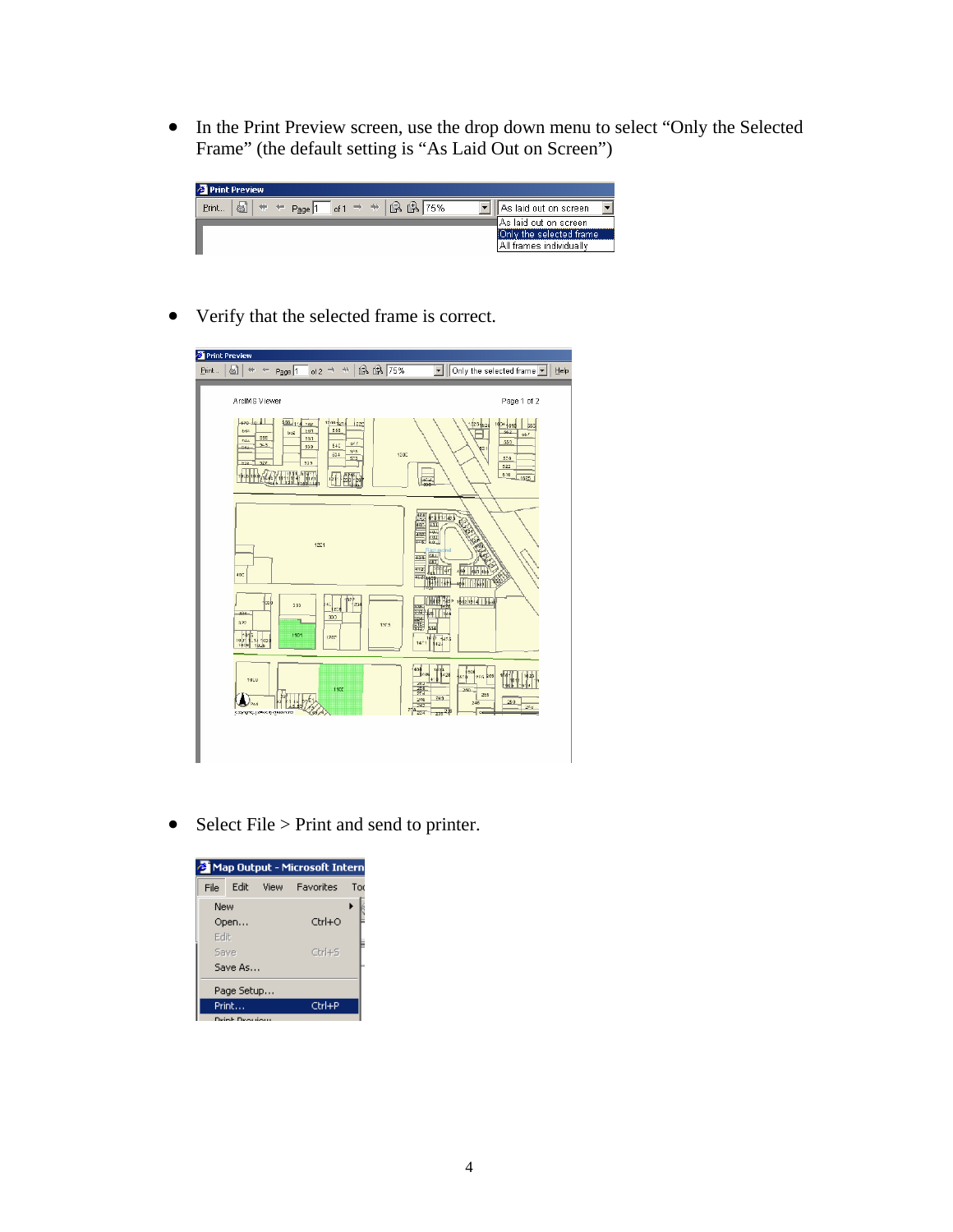• The default output setting is typically portrait. If landscape orientation is desired, select the Layout tab in the Print dialog box and check "Landscape." Then select the General tab and send to printing.

| Dientation                                     |      |
|------------------------------------------------|------|
| C Pottalt<br>G Landscape                       |      |
| Page Dider                                     |      |
| G Front to Back                                | man. |
| <b>C</b> Back to Front                         |      |
| Pages Per Sheet  1<br>$\overline{\phantom{a}}$ | --   |
|                                                |      |

### **Using the Keyboard Print Screen function**

• Confirm the screen display is appropriate for printing.



• Click on the Print Screen ( $P^{\text{sec}}$ ) key on the keyboard. (The key will be variously labeled as "PrintScreen", "PrtScrn" or "psc")

|        |      |                |     |   | In-Screen Keyboard | .    |              |   |   |                   | . |   |     |                          |     |      |      |                           |          |   |   | --- |     |
|--------|------|----------------|-----|---|--------------------|------|--------------|---|---|-------------------|---|---|-----|--------------------------|-----|------|------|---------------------------|----------|---|---|-----|-----|
|        |      |                |     |   |                    |      |              |   |   |                   |   |   |     |                          |     |      |      |                           |          |   |   |     |     |
| - File |      |                |     |   | Keyboard Settings  | Help |              |   |   |                   |   |   |     |                          |     |      |      |                           |          |   |   |     |     |
| esc    |      | F <sub>1</sub> |     |   |                    | F4   |              |   |   | F5   F6   F7   F8 |   |   |     |                          |     |      |      | F9 F10 F11 F12 psc sk brk |          |   |   |     |     |
|        |      |                |     |   |                    | 5    | 6            |   |   | 8                 |   | 9 | 0   | ۰                        | $=$ |      | bksp | ins                       | hm   pup |   |   |     | ۰   |
|        |      |                |     |   |                    |      |              |   |   |                   |   |   |     |                          |     |      |      |                           |          |   |   |     |     |
| tab    |      | a              | w   | e |                    |      |              | ν |   | u                 |   | 0 |     |                          |     |      |      | del                       | end pan  |   |   | 9   |     |
|        | lock | $\overline{a}$ |     |   | п                  |      | $\mathbf{g}$ |   | h |                   |   | k |     | $\overline{\phantom{a}}$ |     | ent  |      |                           |          | 4 | 5 | 6   | ٠   |
|        | shft |                | z   | x |                    | c    |              |   |   | n                 | m |   |     |                          |     | shft |      |                           |          |   |   |     |     |
| etrl   |      |                | alt |   |                    |      |              |   |   |                   |   |   | alt |                          |     |      | ctrl |                           |          | 0 |   |     | ent |